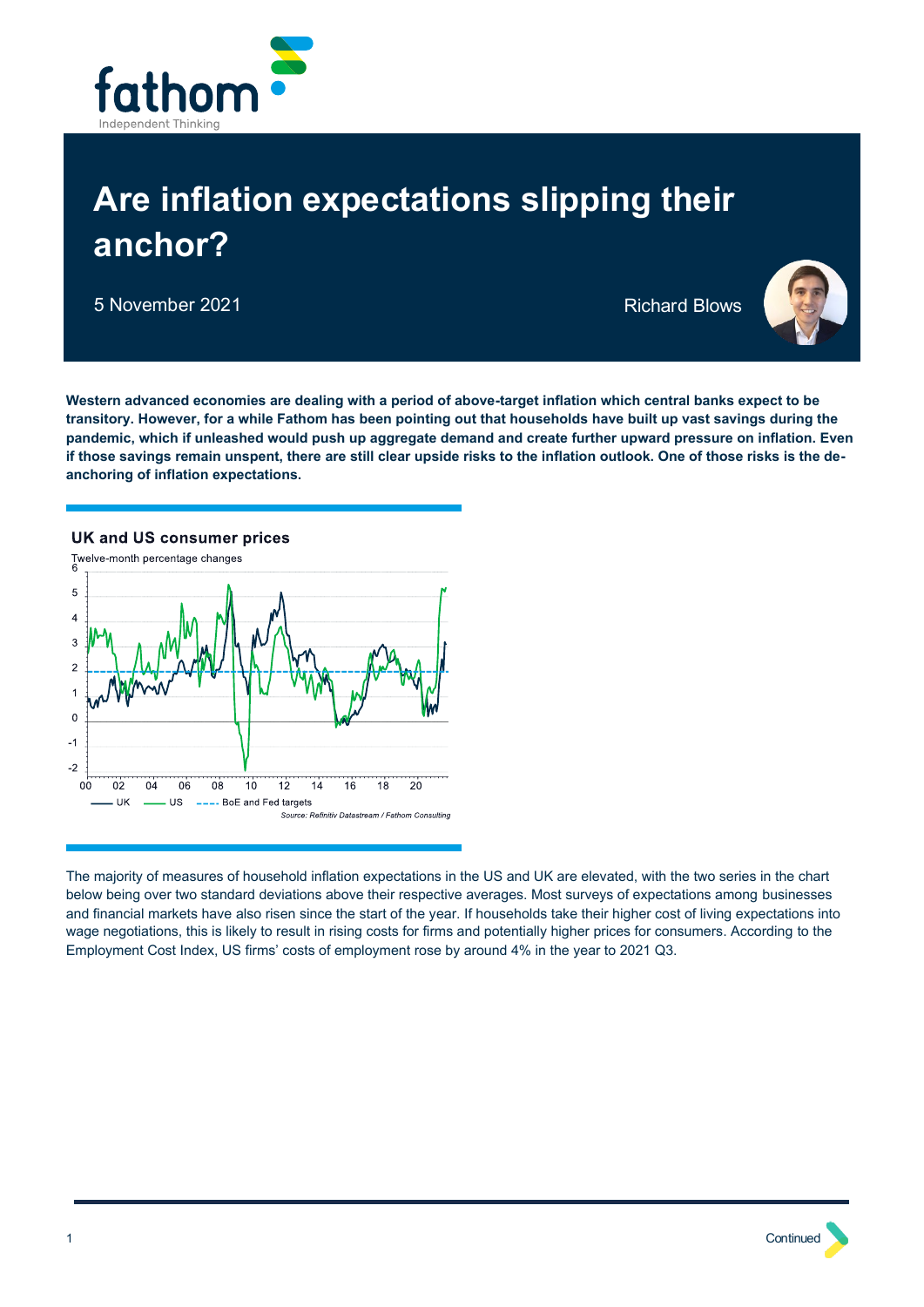



# Household consumer price one-year expectations

We can also formulate a transition mechanism of how expectations influence outturns of inflation in a model. A New Keynesian Phillips curve, simply stated, equals expected inflation plus surprise inflation. Surprise inflation comes from shocks to things such as oil prices or the exchange rate, as well as unanticipated overshoots in aggregate demand. Expected inflation depends on the beliefs of firms and consumers. If they think inflation is firmly anchored (whether because of highly credible central banks or for other reasons) then inflation will tend to revert quickly to its anchor after any surprises have washed out. But if they do not think that, then expected inflation will be influenced partly by the perceived target and partly by last period's inflation outturn. The degree to which expectations are determined by previous inflation, a level of inflation persistence denoted as 'beta' in the following chart, plays an important role in determining how long spikes in actual inflation can last. If that 'beta' is 1, inflation expectations are de-anchored and the future path for inflation is anybody's guess — it will depend on the pattern of future inflation surprises. But inflation returns to target if 'beta' is less than 1, and the closer 'beta' is to 0, the faster it reaches that stable level.

## **Simple US inflation projections**



The question is, therefore, to what extent do household expectations mirror actual inflation? Measured inflation persistence, the 'beta', had fallen to around zero around the time of the GFC, though has risen slightly since. And expectations appear to broadly track recent inflation, using the US University of Michigan survey measure as an example. The scatter chart below indicates two